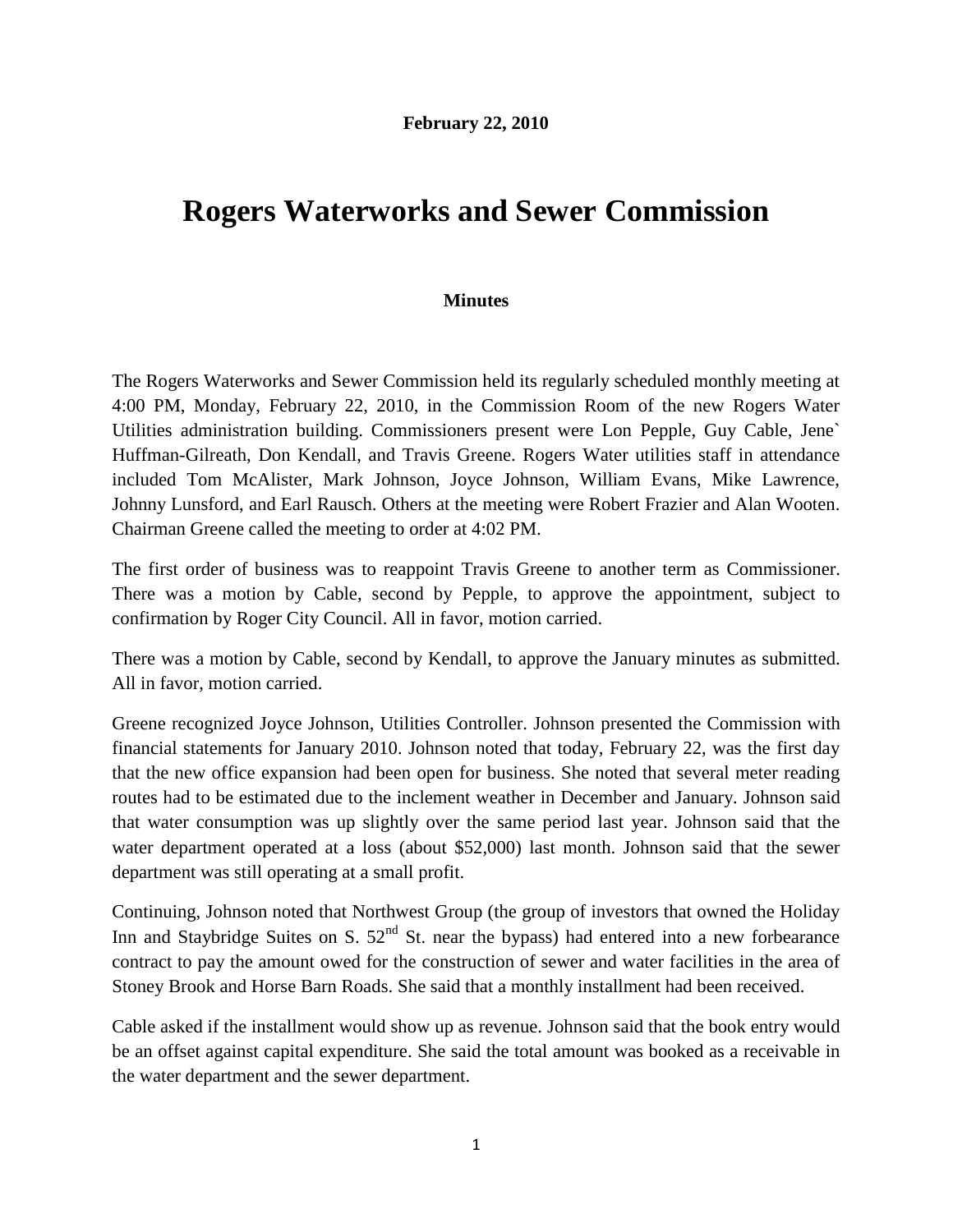Greene asked Johnson if the other cities in Northwest Arkansas were performing financially about the same level as RWU. Johnson said that she wasn't sure how other cities were profiting in the economic downturn, but could inquire and report at the next meeting.

Greene recognized Mark Johnson, Utilities Engineer. Johnson presented the Commission with a spreadsheet detailing the status of the several projects still pending in which the Commission had a pecuniary interest. Someone asked about the water line relocation project between Olive and Rozell Streets. Johnson said that the project was to realign a 24-inch water transmission main that was being unearthed by a large drainage ditch in the area. Huffman-Gilreath asked if the relocation project was an emergency. Johnson said no, that RWU had been keeping tabs on the water main for awhile, and decided it was time to do something to protect the main line.

Cable asked Johnson about the old sewer collection system assessment? Johnson said that he hoped to have something to show the Commission by the next meeting. Someone asked if the water distribution system was in similar straits? Johnson said no, that most of the older water pipe was constructed of cast iron, which had a long life span. He noted that most galvanized pipe in the system had been replaced already.

Greene recognized Alan Wooten of Warner, Smith, and Harris, attorneys for the Commission. Wooten reminded the Commission that it had passed a resolution in 2004 adopting what were then called "hookup" fees and access" fees for the purpose of more fairly apportioning the cost for capital improvements necessitated by growth. In 2007, the Arkansas state legislature passed a law that redefined impact fees, and made the law retroactive to 2004. Almost immediately, the City of Rogers and the Rogers Waterworks and Sewer Commission were sued for exacting an illegal tax. After a couple of false starts in which the lawsuits were thrown out for a lack of jurisdiction or a lack of standing by a plaintiff, the lawyers found a plaintiff that actually had paid the access fees and hookup fees, and the lawsuit was allowed to continue. After some procedural wrangling by Warner, Smith, and Harris, a court ruled that the fees paid before June 26, 2008 (the date the current lawsuit was filed with Bill Burkhart as plaintiff) were paid voluntarily, and could not be subject to the lawsuit. This had the effect of reducing the contingent liability of the lawsuit from over \$8 million to about \$1.5 million (the impact fees paid from June 26, 2008 to date). This ruling (which was being appealed) reduced the value of the suit to a point that the plaintiff's lawsuit was potentially worth considerably less, so the plaintiff's attorney asked for a mediation (which the Commission agreed to at the last meeting).

Wooten said that he thought the Commission had done no wrong, and the lawsuit was of dubious merit; but, from a risk management standpoint, the Commission should consider a settlement. He listed the main points conditionally agreed to at the mediation:

1. Only those fees paid after the effective date of the current lawsuit would be subject to the settlement.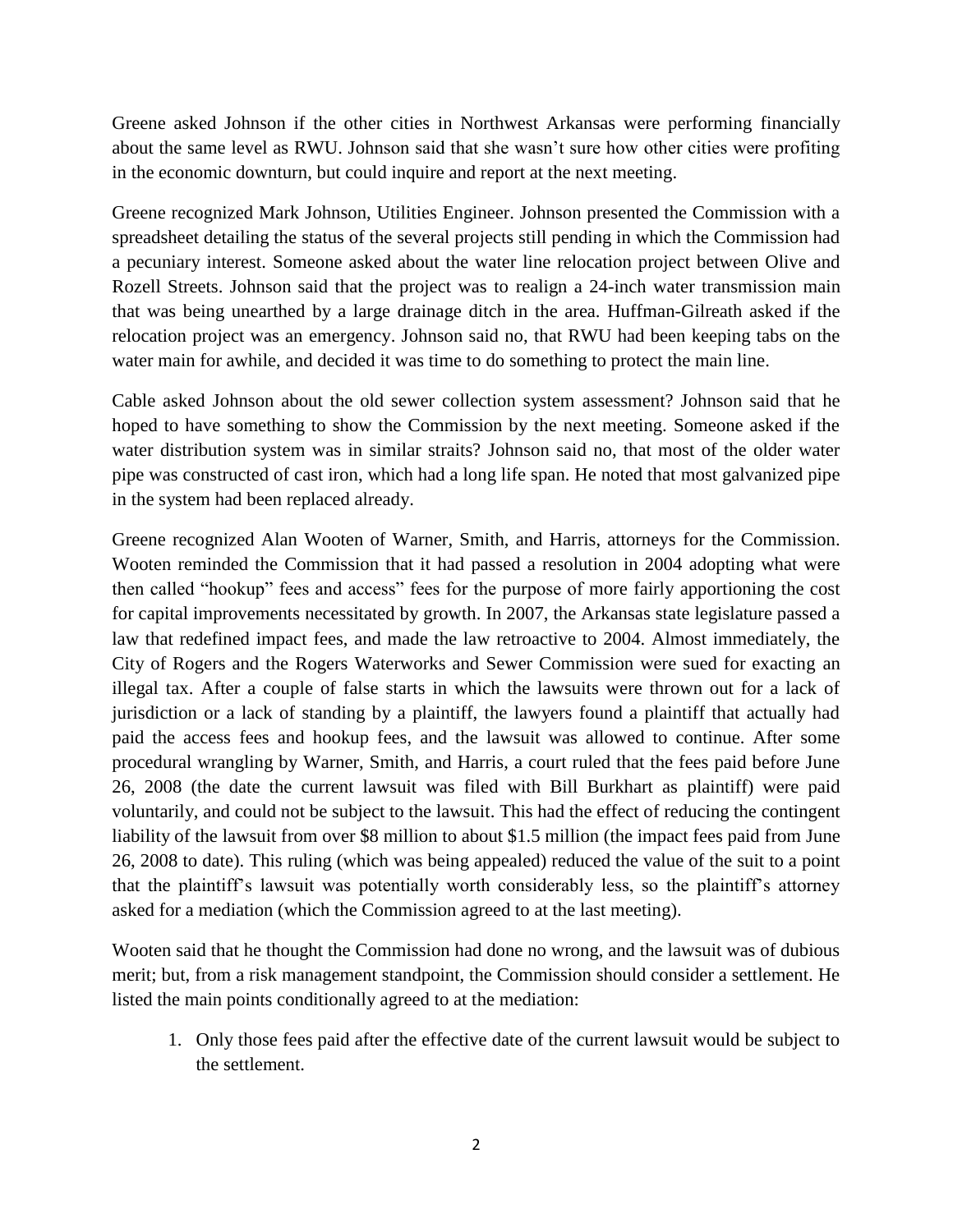- 2. The Commission would advertise for a period not to exceed 120 days for those who paid the impact fees after the effective date.
- 3. Those who paid the fees as stipulated above could receive a voucher, equal to 53% of the fees actually paid, to be used within five years for like payments only to RWU for impact fees.
- 4. That the vouchers would be transferable.
- 5. That the Commission recommends a reduced fee schedule for low cost housing (a sixty percent reduction) to the Council for adoption. A low cost house was set at \$120,000.
- 6. The plaintiff agreed to dismiss the lawsuit with prejudice.
- 7. The Commission would agree to pay plaintiff's lawyers \$200,000 in attorney's fees.

Wooten said that the Council and the court would all have to agree, and that the matter would probably take several months to settle at court. He estimated the total contingent liability at about \$1 million, much less that the \$8 to \$10 million with plaintiff's attorneys fees, plus defense attorney's fees (for the worst outcome possible).

There followed a lot of comments and questions from the Commissioners. Does this settlement protect the Commission from future lawsuits? Wooten said that, while anyone can sue at any time, the value of a future lawsuit was greatly diminished by this settlement. Wooten characterized the settlement offer as "fair".

Pepple described the settlement offer as "extortion". Wooten said that he would call the matter a legally valid dispute. However, he would be willing to defend the lawsuit at court, if the Commission so chose. Kendall said that there was an element of risk going forward with the defense. Pepple reiterated that the Commission had done nothing wrong or illegal. Greene wondered if the matter might be tabled. Wooten counseled against waiting, as the fees were continuing to be collected, increasing the contingent liability. Kendall agreed, and made a motion to accept the terms of the settlement as noted, pursuant to approval by Rogers City Council and the Court. Cable seconded the motion. All in favor, motion carried.

Green recognized Mark Johnson again. Johnson presented the Commission with a bid tabulation and a recommendation for the replacement of approximately 1800 linear feet of 4-inch water main in N. "C" St. between Locust St. and Union St. He explained that the City had planned to use Community Development Block Grant (CDBG) money to improve streets and drainage in the area. He said the existing water main would conflict with the route of the proposed underground drainage. Johnson said the low bidder was also the City's contractor (Fotchman Enterprises of Fayetteville). Fotchman's bid was \$139,370. He said the four-inch main would be replaced by an eight-inch main for fire protection. There was a motion by Pepple, second by Huffman-Gilreath, to approve the low bid. All in favor, motion carried.